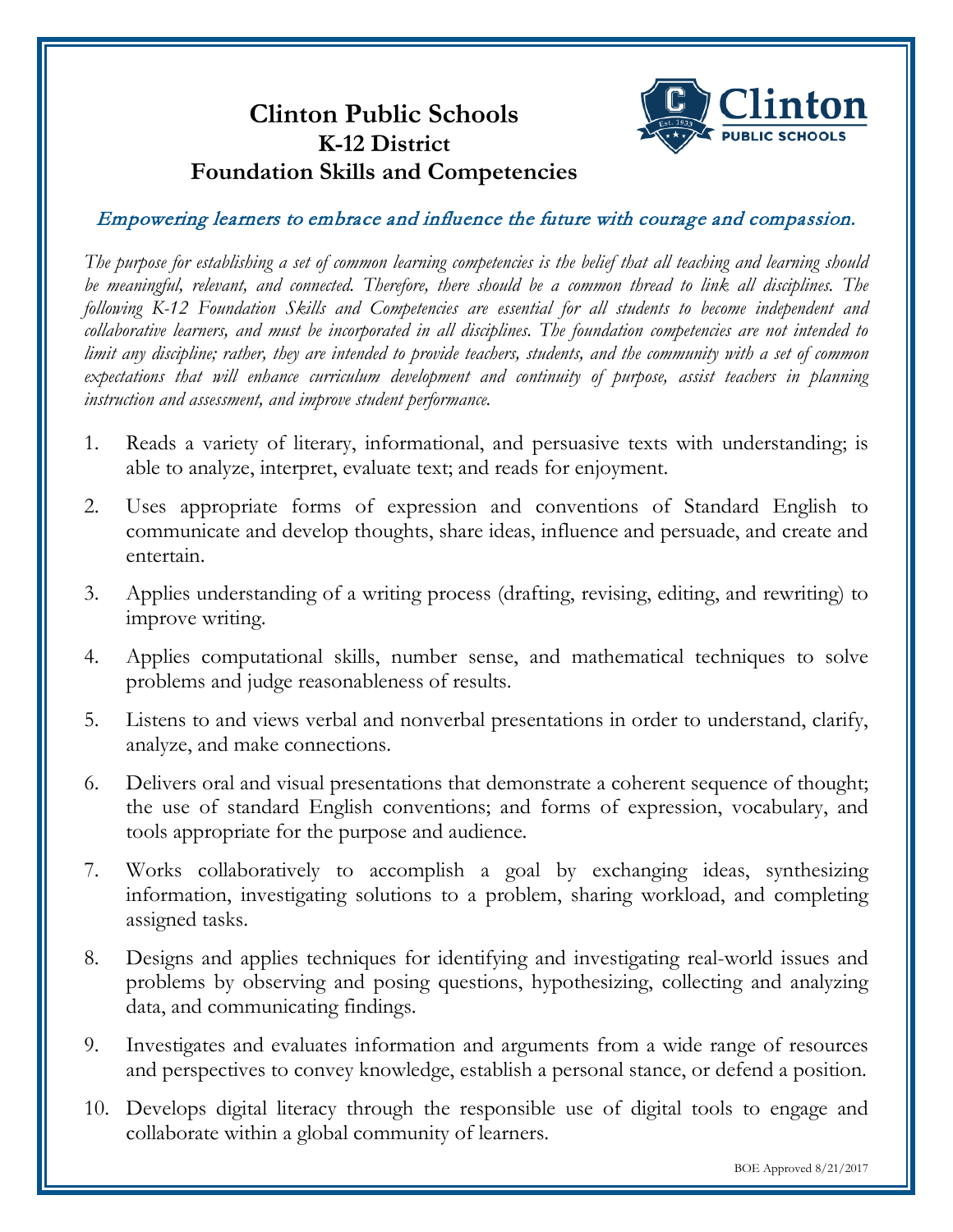Reads a variety of literary, informational, and persuasive texts with understanding, and is able to analyze, interpret, evaluate text, and reads for enjoyment.

# A GOOD READER:

#### **Reads with understanding**

- 1. Formulates a response that exhibits knowledge and understanding of the text.
- 2. Understands vocabulary in given context.
- 3. Uses background knowledge and experience to enrich understanding of the text.
- 4. Fills in gaps in the text and makes plausible assumptions from subtle cues.
- 5. Employs a range of strategies and applies them appropriately, persistently, and successfully to the text to promote understanding.
- 6. Identifies relations among ideas, text structure, or other textual features to evaluate how they support an advanced understanding of the text.

#### **Analyzes**

- 7. Supports judgments and associations with apt, ample, and varied examples from the text and/or personal experience.
- 8. Determines the impact of word choice on meaning or tone.
- 9. Recognizes and differentiates between literal and figurative meaning.

#### **Interprets**

- 10. Makes sound predictions and draws reasonable conclusions from clearly identified evidence in the text.
- 11. Demonstrates understanding of the whole work as well as an awareness of how the parts work together to create the whole.
- 12. Generates, validates, expands, and reflects on his/her own ideas by employing appropriate evidence from the text.

#### **Evaluates**

- 13. Makes reasonable judgments, predictions, inferences, and models based on information in the text.
- 14. Challenges the text: poses questions, postulates answers, takes exception, evaluates claims and counterclaims, and recognizes contradictions and bias.

#### **Reads for Enjoyment**

- 15. Selects texts related to interests.
- 16. Reads widely and savors language.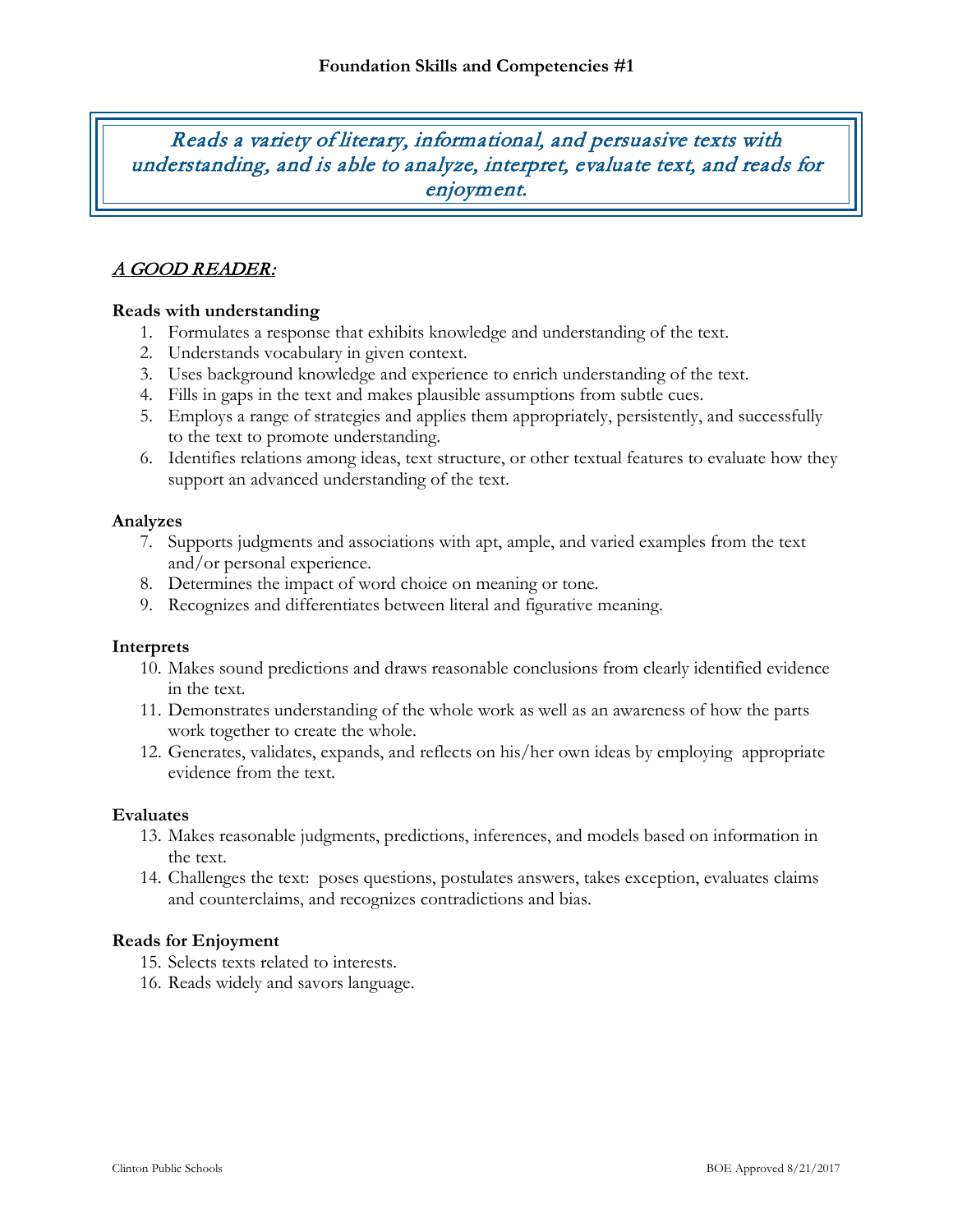Uses appropriate forms of expressions and conventions of Standard English to communicate and develop thoughts, share ideas, influence and persuade, and create and entertain.

# A GOOD WRITER:

# **Uses Conventions of Standard English**

- 1. Demonstrates effective use of Standard English conventions and mechanics while attending to the norms of the discipline in which s/he is writing.
- 2. Skillfully constructs sentences that display appropriate variety in length and structure.
- 3. Follows standard format for citation.

# **Communicates thoughts and shares ideas (Expository and Persuasive)**

- 4. Crafts a thesis statement that delineates the topic, establishes a clear position, and outlines the main points to be discussed.
- 5. Uses credible sources for evidence and follows standard format for citation.
- 6. Demonstrates a comprehensive understanding of the task and purpose; and a recognition of audience's knowledge level, concerns, values, and possible biases.

## **Develops Thoughts**

- 7. Employs an effective structure which organizes thoughts logically, making purposeful connections between and among ideas.
- 8. Demonstrates fluency of expression.
- 9. Uses appropriate and varied transitional devices to create cohesion.
- 10. Provides a strong conclusion that supports the topic and examines its implications and significance.
- 11. Effectively integrates relevant and sufficient support from a variety of sources.
- 12. Paraphrases and summarizes key information from a source, avoiding plagiarism.
- 13. Demonstrates a confident voice: enhances expression with judicious word choice, style, and tone.
- 14. Effective use of a variety of elaborative techniques.

## **Influences and Persuades**

- 15. Uses a range of reasons and/or appeals to convince the reader to care or to generate curiosity about the topic.
- 16. Employs sufficient evidence to back up claims and address counterclaims.

## **Creates and Entertains**

- 17. Crafts a strong hook that captures the attention of the audience.
- 18. Demonstrates deliberate use of narrative techniques (dialogue, pacing, description, reflection, and multiple plot lines) to develop experiences, events, and characters.
- 19. Uses precise words and phrases, revealing details, mood, and figurative and sensory language to convey a vivid picture.
- 20. Engages and orients the reader by developing a conflict, describing situations, and making observations.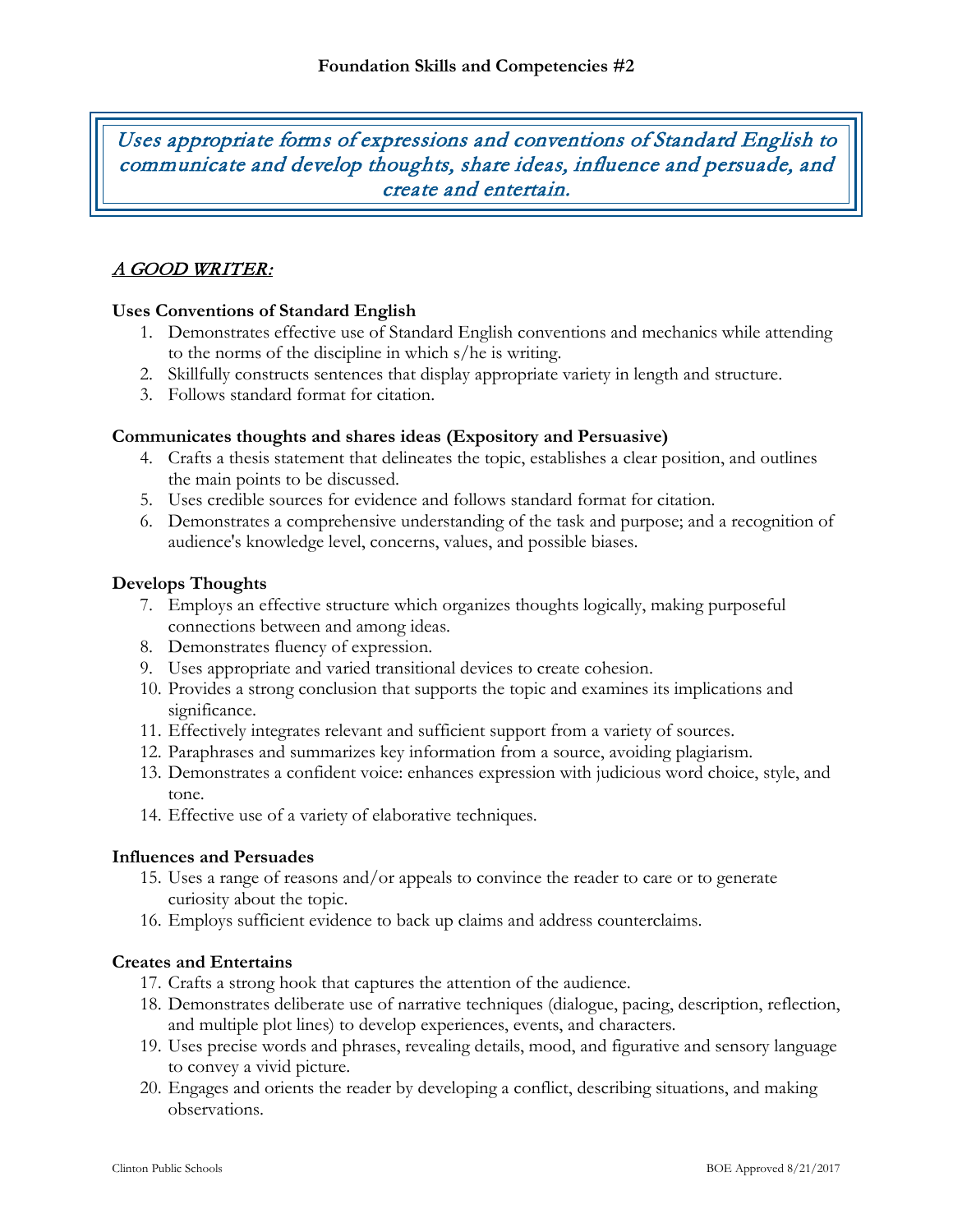Applies understanding of a writing process (drafting, revising, editing, and rewriting) to improve writing**.**

# A GOOD WRITER:

### **Drafts to improve writing**

1. Applies prewriting strategies purposefully and efficiently to create a workable first draft.

#### **Revises to improve writing**

- 2. Obtains and uses feedback from others to make purposeful changes to improve the initial draft.
- 3. Responds to questions in order to clarify ideas.
- 4. Reads and reviews initial draft to identify focus areas for improvement.
- 5. Utilizes rubric to evaluate draft.

#### **Edits to improve writing**

6. Eliminates errors in grammar, punctuation, spelling, and sentence structure.

#### **Rewrites to improve writing**

7. Creates a final product that represents evidence of the application of the writing process, resulting in an exemplary document.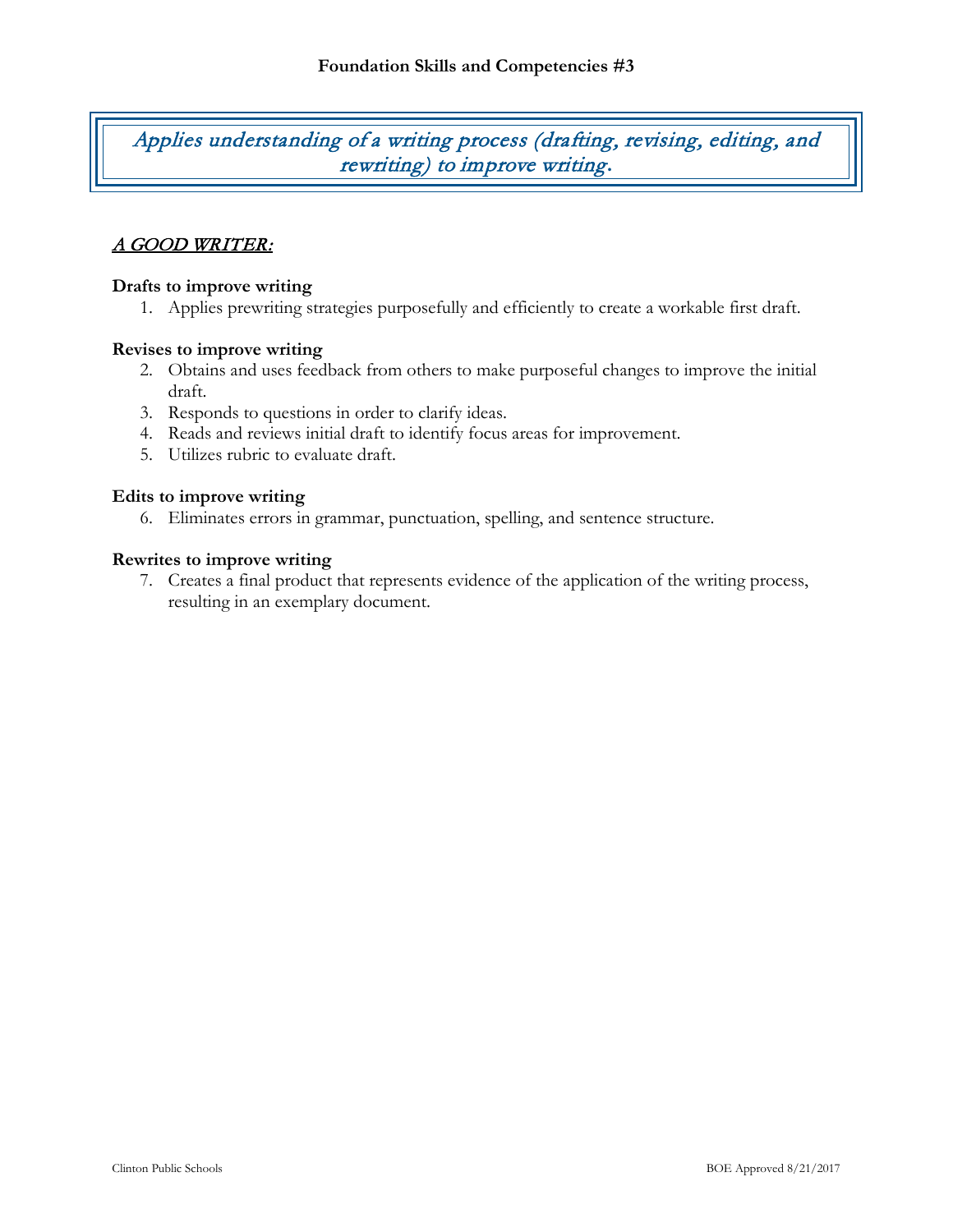Applies computational skills, number sense and mathematical techniques to solve problems and judge reasonableness of results.

# IN ORDER TO SOLVE PROBLEMS, A GOOD MATHEMATICIAN:

## **Applies Computational Skills**

- 1. Demonstrates mathematical fluency when performing basic operations.
- 2. Executes algorithms completely and correctly including variables, expressions, and equations.
- 3. Derives accurate solutions and produces work that contains no mathematical errors.

#### **Applies Number Sense**

- 4. Identifies patterns and relationships between and among numbers and operations.
- 5. Selects an approach that demonstrates awareness of mathematical concepts and principles.
- 6. Monitors the efficiency of the strategies applied and makes adjustments when necessary.

#### **Applies Mathematical Techniques**

- 7. Plans and completes work in an organized and sequenced manner.
- 8. Uses precise math language, including appropriate terms and notation.
- 9. Employs effective strategies and tools based on the mathematical situation.
- 10. Represents the problem with appropriate models and diagrams.

#### **Judges Reasonableness of Results**

- 11. Evaluates the strategies and processes employed.
- 12. Justifies the accuracy of the solution and revises the work when necessary.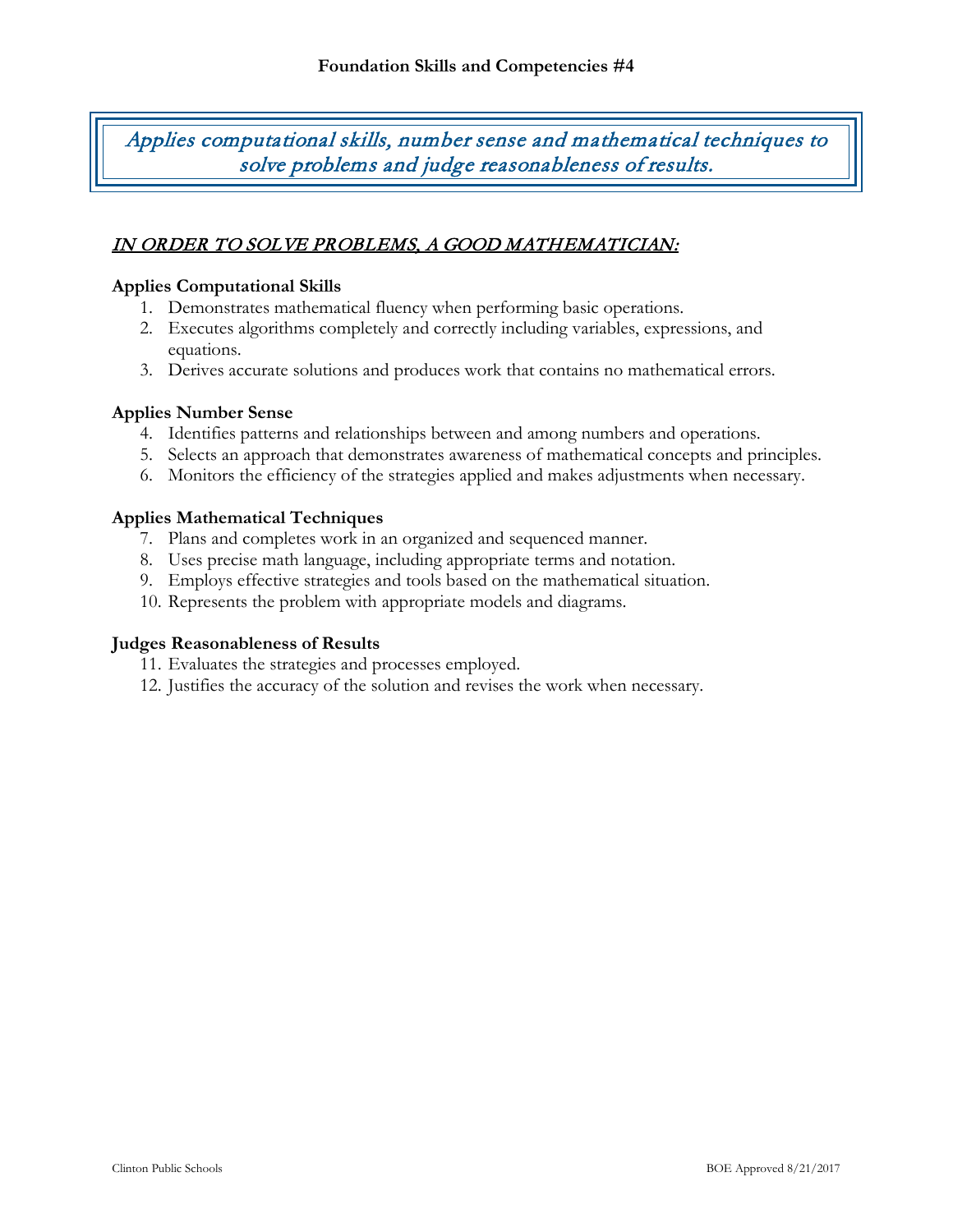Listens and views verbal and nonverbal presentations in order to understand, clarify, analyze, and make connections.

# A GOOD LISTENER AND VIEWER:

### **Understands**

- 1. Demonstrates engagement through appropriate posture and eye contact.
- 2. Eliminates distractions and prepares mentally to engage with the presentation.
- 3. Comprehends and retains essential information and concepts using a variety of appropriate strategies.
- 4. Sustains focus throughout the presentation and interacts when appropriate.

## **Clarifies**

- 5. Identifies and summarizes main ideas and key concepts incrementally.
- 6. Asks questions and provides feedback.

#### **Analyzes**

- 7. Identifies and interprets purpose and point of view.
- 8. Synthesizes information and questions validity when appropriate.
- 9. Makes insightful inferences based on information presented.

#### **Makes connections**

- 10. Utilizes prior knowledge and experience to make relevant connections.
- 11. Reflects and generates new questions to extend learning.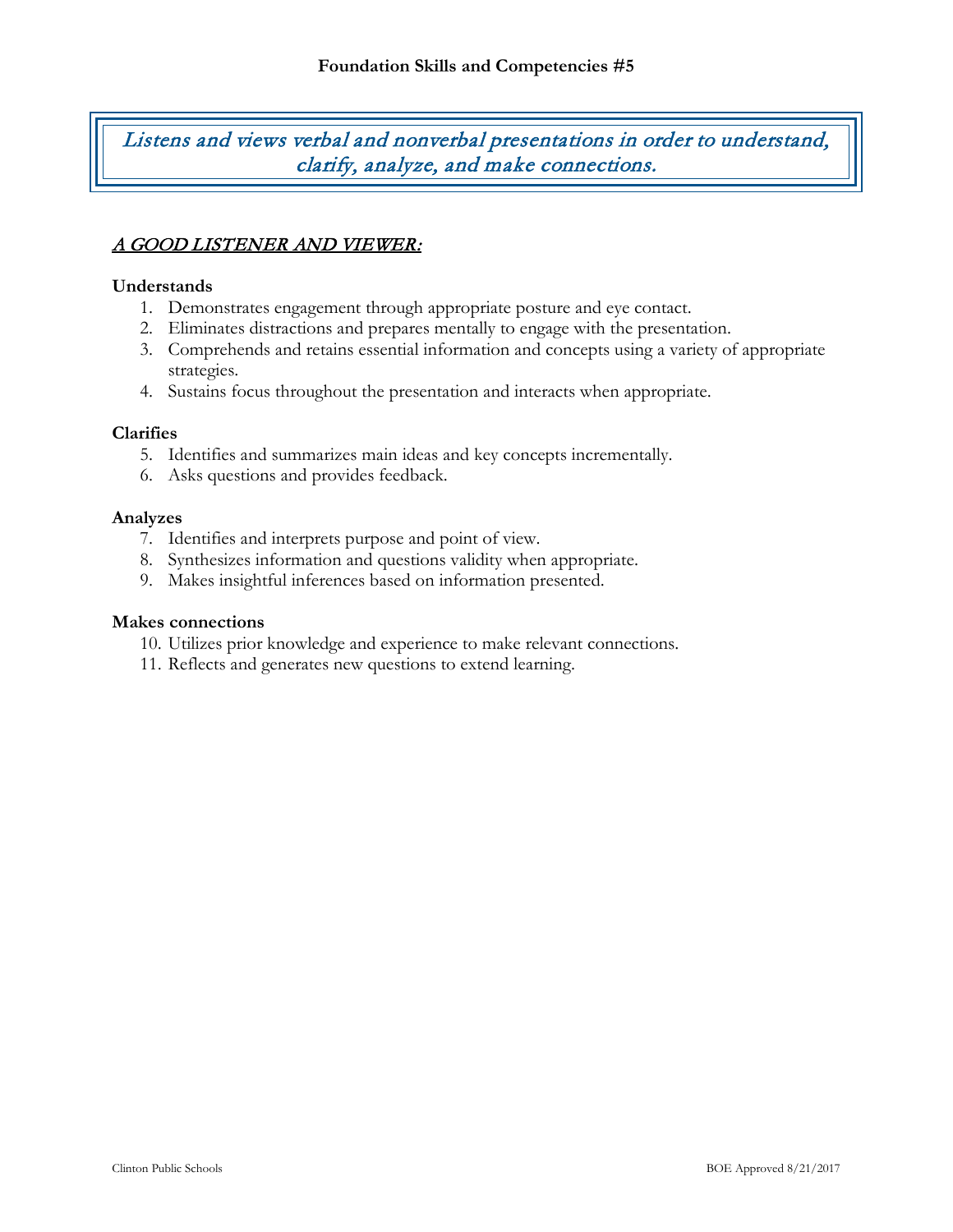Delivers oral and visual presentations using standard conventions, forms of expression, coherent sequence of thoughts, suitable vocabulary, and tools appropriate for the purpose and audience.

# AN EFFECTIVE PRESENTER:

#### **Uses standard conventions**

- 1. Identifies and credits sources of information clearly and appropriately.
- 2. Displays text without errors in grammar, capitalization, punctuation, and spelling.
- 3. Demonstrates command of formal language when speaking.

#### **Uses forms of expression**

- 4. Engages the audience through the use of facial expressions, body language, and tone.
- 5. Appears poised, confident, and composed.
- 6. Speaks with command of information and maintains eye contact with audience.
- 7. Speaks at a pace and volume that promotes clear and engaging communication.

#### **Uses coherent sequence of thoughts**

- 8. Provides an introduction that sets the purpose and engages the audience.
- 9. Moves from one idea to the next in a logical order, emphasizing main points and supporting information in a focused, coherent manner.
- 10. Plans for and implements appropriate pacing throughout.
- 11. Shows understanding and evaluation of the topic that includes appropriate evidence, examples, and explanations.
- 12. Incorporates a closing that reinforces key understandings.

#### **Uses suitable vocabulary**

- 13. Speaks appropriately for the context and task.
- 14. Rarely uses breaks in speech or filler words.

#### **Uses suitable tools appropriate for the purpose and audience**

- 15. Uses well-produced visual aids or media to clarify information, emphasize important points, strengthen arguments, and add interest.
- 16. Chooses appropriate graphics, video, audio or other enhancements to enrich the presentation and convey the intended meaning.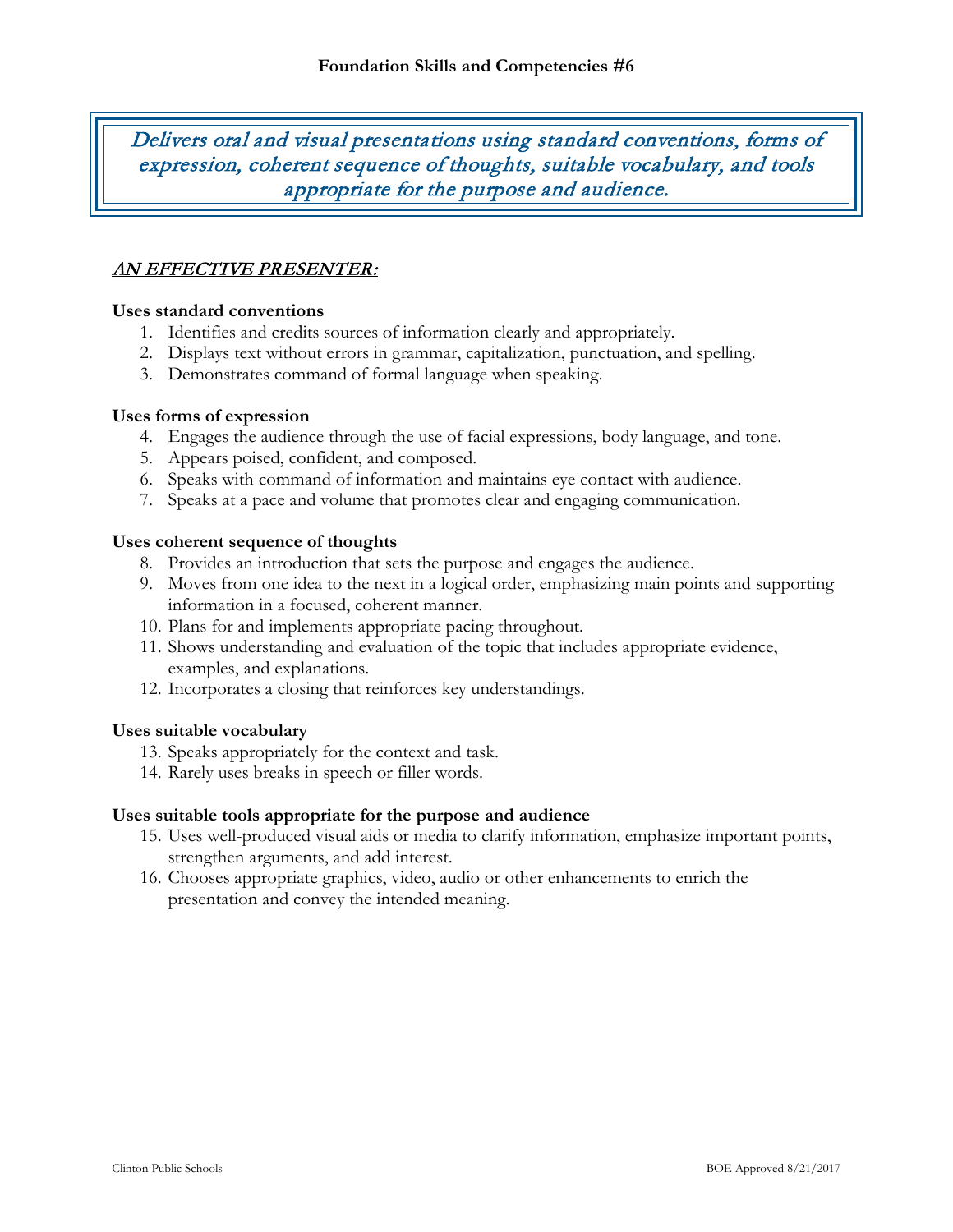Works collaboratively in a group to accomplish a goal by exchanging ideas, synthesizing information, investigating solutions to a problem, sharing workload and completing assigned tasks*.*

# AN EFFECTIVE COLLABORATOR:

## **Exchanges Ideas**

- 1. Facilitates effective discussion by clearly expressing ideas and asking probing questions.
- 2. Contributes ideas that are on task and often move the conversation forward.
- 3. Actively solicits and thoughtfully considers opinions, ideas, or contributions of other group members.
- 4. Acknowledges other perspectives; disagrees diplomatically when challenged.
- 5. Encourages participation and does not dominate.
- 6. Demonstrates active listening through body language and tone of voice.
- 7. Gives specific, supportive, and feasible feedback so the team can improve its work.

#### **Synthesizes Information**

- 8. Defends/rethinks ideas relating to the group's project goals.
- 9. Brings individual findings to the team for critique and revision.

#### **Investigates Solutions to a Problem**

- 10. Engages all group members in designing approaches to the task and agrees to strategies for its completion.
- 11. Accesses information on a project topic and shares that information to probe and reflect on ideas with the team.

## **Shares Workload**

- 12. Treats others respectfully and shares the workload fairly.
- 13. Recognizes and uses special talents of each team member to determine roles.
- 14. Keeps materials and notes organized.
- 15. Creates a detailed task list that divides project work reasonably among the team.
- 16. Assumes responsibility for monitoring and managing individual and group tasks.
- 17. Takes appropriate action when norms are not being followed; attempts to resolve issues without asking the teacher for help.

#### **Completes Tasks**

- 18. Sets a schedule and tracks progress to ensure the task is completed on time.
- 19. Makes necessary compromises to accomplish a common goal.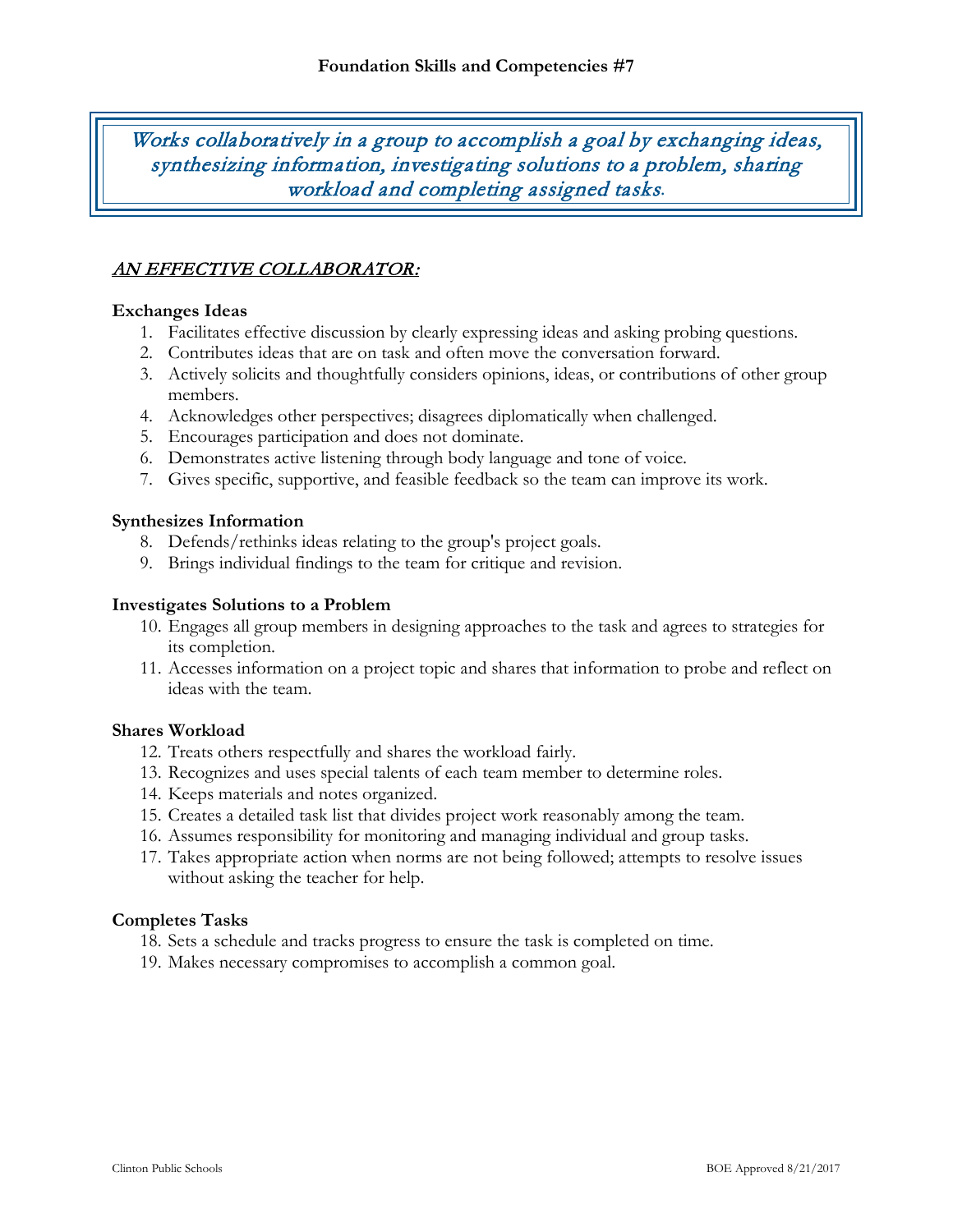Designs and applies techniques for identifying and investigating real-world issues and problems by observing and posing questions, hypothesizing, collecting and analyzing data, and communicating findings.

# A GOOD PROBLEM SOLVER:

#### **Designs and applies techniques for identifying real-world issues**

- 1. Utilizes prior knowledge to pose thoughtful and relevant questions related to the issue.
- 2. Identifies a focused and manageable topic that appropriately addresses relevant aspects of the topic.

#### **Designs and applies techniques for investigating real-world issues and problems**

- 3. Determines relevant and scholarly sources that aid in the design of the investigation.
- 4. Identifies skills and resources necessary to solve the problem.
- 5. Shows clear evidence of purposeful inquiry including exploring, modeling, and designing.
- 6. Provides a clear explanation detailing how the investigation will be carried out so that the process can be understood and/or replicated.

#### **Observes and poses questions**

- 7. Demonstrates a complete understanding of the variables/aspects of the problem.
- 8. Identifies all the important elements of the problem and shows understanding of the relationships between them.

#### **Hypothesizes**

- 9. Develops a prediction that is based on research, sound reasoning, and/or prior knowledge.
- 10. Predicts the relationship between the independent and dependent variables.
- 11. Explores the interrelationship among events.

#### **Collects and analyzes data**

- 12. Analyzes appropriate data accurately and arrives at reasonable solutions or conclusions.
- 13. Accepts or rejects the hypothesis; evidence is used to justify and support decisions made and conclusions reached.
- 14. Organizes data so it is easy to interpret results and identify trends.
- 15. Accurately and proficiently uses all appropriate sources, tools, and technologies to gather and analyze information.
- 16. Uses information that is complete and relevant and is the result of multiple trials or sources.

#### **Communicates findings**

- 17. Draws defensible conclusions that can be evaluated by others.
- 18. Discusses authentic applications, extensions, or generalizations related to the issue.
- 19. Uses presentation methods suitable for the type of information, purpose, and audience.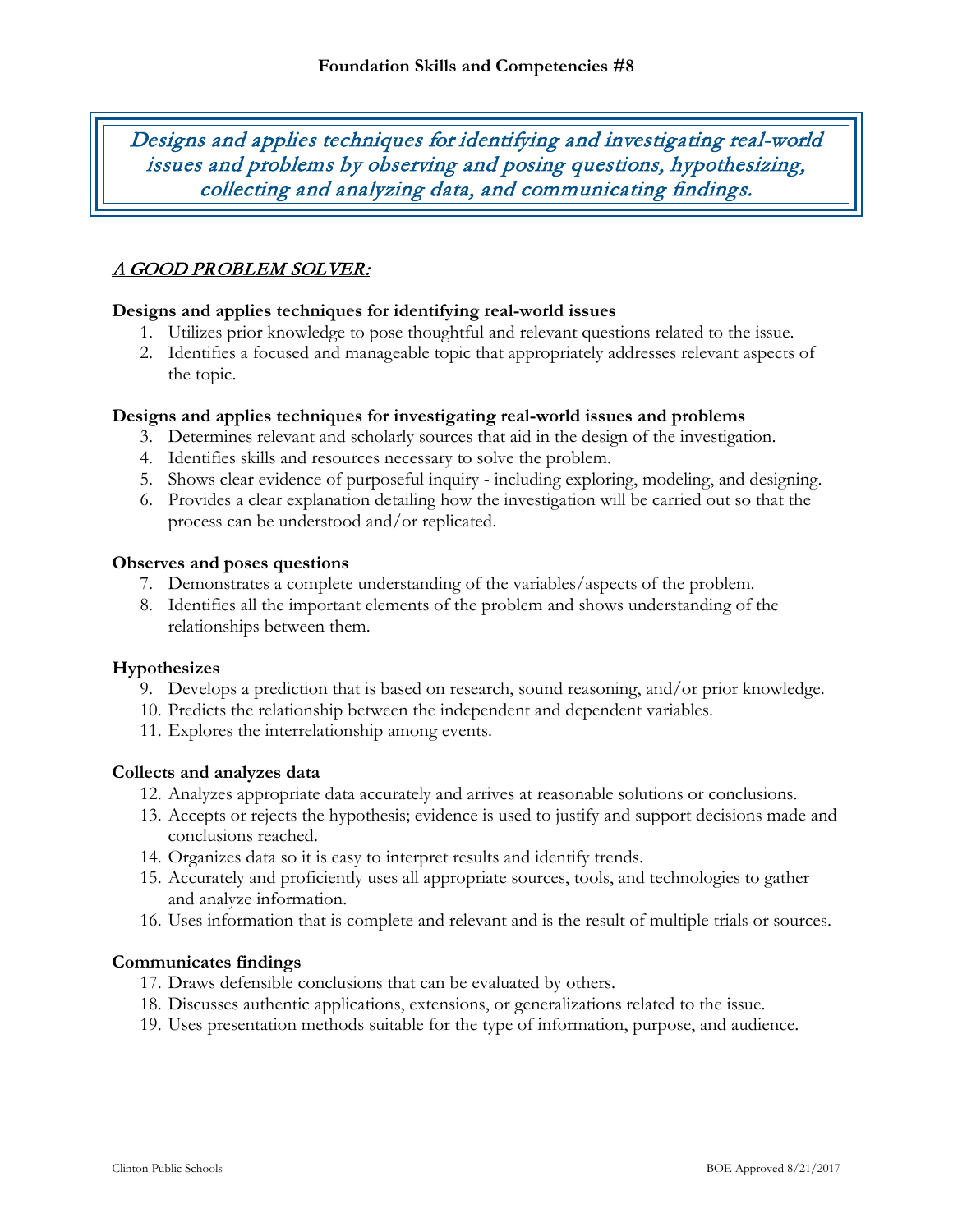Investigates and evaluates information and arguments from a wide range of resources and perspectives to convey knowledge, establish a personal stance, or defend a position.

# A GOOD RESEARCHER:

#### **Investigates and evaluates information and arguments from a wide range of resources and perspectives**

- 1. Reviews a variety of sources, determining credibility by considering timeliness, audience, authority, accuracy, and point of view.
- 2. Demonstrates understanding of the information gathered.
- 3. Identifies and prioritizes appropriate information to thoroughly address the research question, topic, or idea.
- 4. Accurately analyzes and interprets relevant research information.

#### **Conveys knowledge, establishes a personal stance, or defends a position.**

- 5. Effectively formulates a clear description of the research question, topic, or idea; when appropriate, provides a clear and persuasive position based on an understanding of both sides of an issue.
- 6. Demonstrates awareness of his or her purpose and audience.
- 7. Presents balanced, significant, and valid information that clearly and convincingly supports the argument or explains the topic.
- 8. Presents content clearly and concisely with a logical progression of ideas and effective supporting evidence.